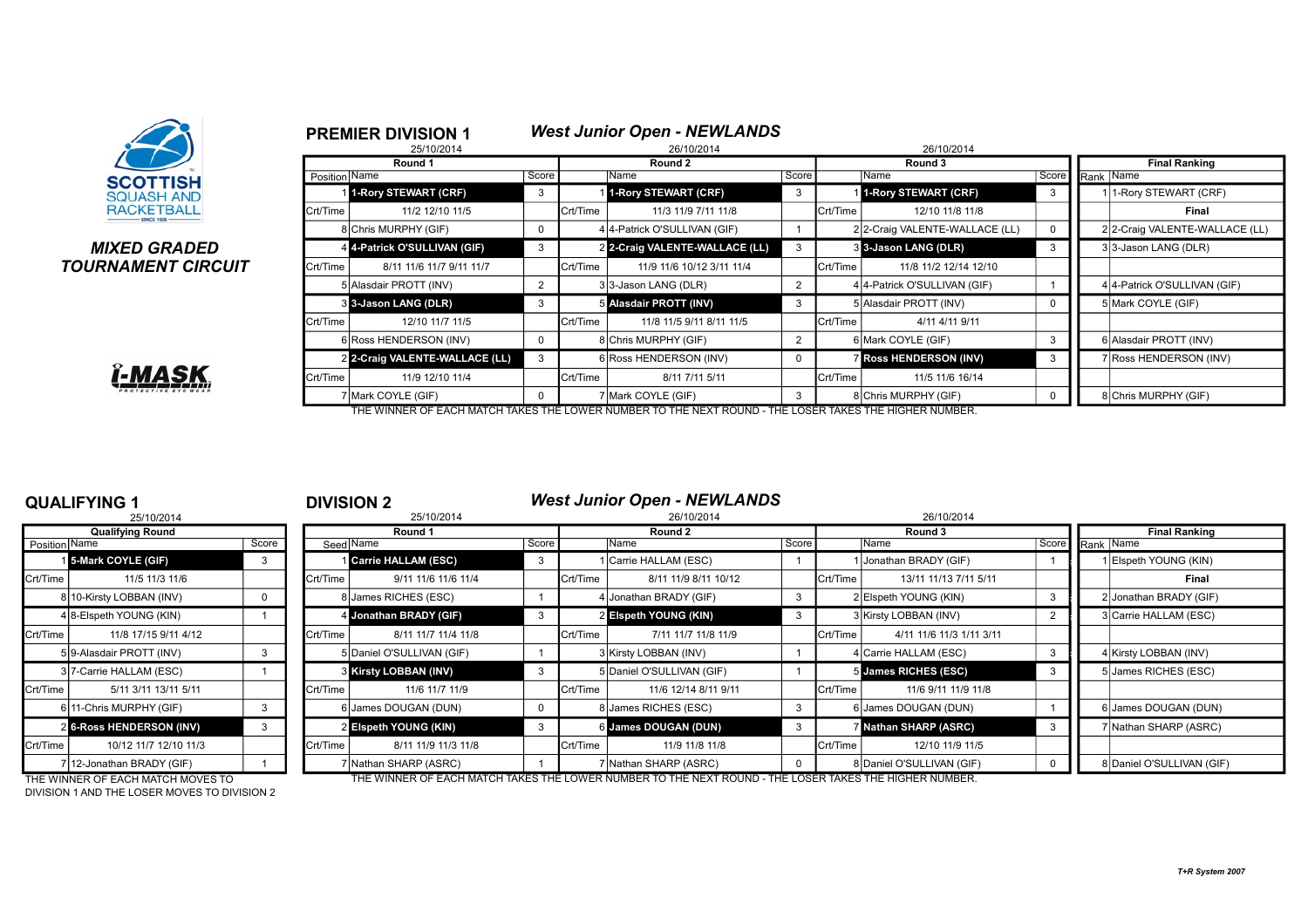## **QUALIFYING 2**<br><sup>25/10/2014</sup><br>26/10/2014<br>26/10/2014

|               | 25/10/2014                   |       |          | 25/10/2014               |          |          | 26/10/2014                 |       | 26/10/2014 |                          |  |                 |                        |
|---------------|------------------------------|-------|----------|--------------------------|----------|----------|----------------------------|-------|------------|--------------------------|--|-----------------|------------------------|
|               | <b>Qualifying Round</b>      |       |          | Round 1                  |          |          | Round 2                    |       |            | Round 3                  |  |                 | <b>Final Ranking</b>   |
| Position Name |                              | Score |          | Seed Name                | Score    |          | Name                       | Score |            | Name                     |  | Score Rank Name |                        |
|               | 1 13-Nathan SHARP (ASRC)     |       |          | Fraser MCCANN (NEW)      |          |          | Fraser MCCANN (NEW)        |       |            | 1 Fergus ANDREW (NEW)    |  |                 | Katriona ALLEN (PER)   |
| Crt/Time      | 11/1 11/4 14/12              |       | Crt/Time | 11/9 11/8 11/4           |          | Crt/Time | 13/11 11/8 4/11 15/13      |       | Crt/Time   | 6/11 6/11 11/7 11/9 7/11 |  |                 | Final                  |
|               | 8 18-Albeer MEHMOOD (GIF)    |       |          | 8 Calum CARSWELL (SGF)   | $\Omega$ |          | 4 Fergus ANDREW (NEW)      |       |            | 2 Katriona ALLEN (PER)   |  |                 | 2 Fergus ANDREW (NEW)  |
|               | 4 16-Daniel O'SULLIVAN (GIF) |       |          | 4 Fergus ANDREW (NEW)    |          |          | 2 Albeer MEHMOOD (GIF)     |       |            | 3 Albeer MEHMOOD (GIF)   |  |                 | 3 Fraser MCCANN (NEW)  |
| Crt/Time      | 8/11 11/9 12/14 11/7 11/7    |       | Crt/Time | 11/7 4/11 13/11 13/11    |          | Crt/Time | 11/13 11/7 10/12 11/7 8/11 |       | Crt/Time   | 7/11 11/3 6/11 3/11      |  |                 |                        |
|               | 5 17-Fraser MCCANN (NEW)     |       |          | 5 Emma FITZSIMMONS (DUN) |          |          | 3 Katriona ALLEN (PER)     | 3     |            | 4 Fraser MCCANN (NEW)    |  |                 | 4 Albeer MEHMOOD (GIF) |
|               | 3 15-James RICHES (ESC)      |       |          | 3 Katriona ALLEN (PER)   |          |          | 5 Emma FITZSIMMONS (DUN)   | 3     |            | 5 Emma FITZSIMMONS (DUN) |  |                 | 5 Emma FITZSIMMONS (D  |
| Crt/Time      | 11/5 10/12 11/7 11/5         |       | Crt/Time | 6/11 9/11 11/8 11/7 11/4 |          | Crt/Time | 12/10 11/7 13/11 11/3      |       | Crt/Time   | 11/7 11/4 11/5           |  |                 |                        |
|               | 6 19-Katriona ALLEN (PER)    |       |          | 6 Jack SMILLIE (SGF)     |          |          | 8 Calum CARSWELL (SGF)     |       |            | 6 Calum HARVEY (ESC)     |  |                 | 6 Calum HARVEY (ESC)   |
|               | 2 14-James DOUGAN (DUN)      |       |          | 2 Albeer MEHMOOD (GIF)   |          |          | 6 Jack SMILLIE (SGF)       | 0     |            | 7 Jack SMILLIE (SGF)     |  |                 | 7 Calum CARSWELL (SGF  |
| Crt/Time      | 11/9 11/6 11/7               |       | Crt/Time | 11/4 11/3 11/0           |          | Crt/Time | w/o                        |       | Crt/Time   | w/o                      |  |                 |                        |
|               | 7 20-Fergus ANDREW (NEW)     |       |          | 7 Calum HARVEY (ESC)     |          |          | 7 Calum HARVEY (ESC)       |       |            | 8 Calum CARSWELL (SGF)   |  |                 | 8 Jack SMILLIE (SGF)   |

THE WINNER OF EACH MATCH MOVES TO THE WINNER OF EACH MATCH TAKES THE LOWER NUMBER TO THE NEXT ROUND - THE LOSER TAKES THE HIGHER NUMBER. DIVISION 2 AND THE LOSER MOVES TO DIVISION 3



### ĭ-MASK

|                 | 23/10/201 <del>4</del>    |       |
|-----------------|---------------------------|-------|
|                 | <b>Qualifying Round</b>   |       |
| Position   Name |                           | Score |
| 1               | 21-Calum HARVEY (ESC)     | 3     |
| Crt/Time        | 9/11 11/7 11/8 11/8       |       |
|                 | 8 26-John MEEHAN (SGF)    |       |
| 4               | 24-Emma FITZSIMMONS (DUN) | 3     |
| Crt/Time        | 11/5 7/11 9/11 11/4 12/10 |       |
|                 | 5 25-Craig THOMSON (ASRC) | 2     |
|                 | 8 23-Calum CARSWELL (SGF) | 3     |
| Crt/Time        | 11/5 11/7 11/8            |       |
|                 | 6 27-Robbie HARPER (DUN)  | 0     |
| $\overline{2}$  | 22-Jack SMILLIE (SGF)     | 3     |
| Crt/Time        | 11/6 11/0 11/2            |       |
|                 | 7 28-Cameron MOSS ()      | n     |

|               | <b>QUALIFYING 3</b>               |          |          | <b>DIVISION 4</b>             | <b>West Junior Open - NEWLANDS</b> |          |                                                                                                        |   |          |                               |                               |
|---------------|-----------------------------------|----------|----------|-------------------------------|------------------------------------|----------|--------------------------------------------------------------------------------------------------------|---|----------|-------------------------------|-------------------------------|
|               | 25/10/2014                        |          |          | 25/10/2014                    |                                    |          | 26/10/2014                                                                                             |   |          | 26/10/2014                    |                               |
|               | <b>Qualifying Round</b>           |          | Round 1  |                               |                                    | Round 2  |                                                                                                        |   |          | Round 3                       | <b>Final Ranking</b>          |
| Position Name |                                   | Score    |          | Seed Name                     | Score                              |          | Score<br>Name                                                                                          |   |          | <b>Name</b>                   | Score Rank Name               |
|               | 21-Calum HARVEY (ESC)             | 3        |          | <b>1 Craig THOMSON (ASRC)</b> | -3                                 |          | <b>Craig THOMSON (ASRC)</b>                                                                            | 3 |          | <b>Craig THOMSON (ASRC)</b>   | Craig THOMSON (ASRC)          |
| Crt/Time      | 9/11 11/7 11/8 11/8               |          | Crt/Time | 11/3 11/2 11/7                |                                    | Crt/Time | 11/7 11/6 11/5                                                                                         |   | Crt/Time | 11/5 11/8 11/7                | Final                         |
|               | 8 26-John MEEHAN (SGF)            |          |          | 8 Luke STEVEN (DLWE)          |                                    |          | 4 Katie GREGSON-MACLEOD (INV)                                                                          |   |          | 2 John MEEHAN (SGF)           | 2 John MEEHAN (SGF)           |
|               | 4 24-Emma FITZSIMMONS (DUN)       | 3        |          | 4 Cameron MOSS ()             |                                    |          | 2 John MEEHAN (SGF)                                                                                    |   |          | 3 Ruadhri MCDOUGALL (SGF)     | 3 Katie GREGSON-MACLEOD (INV) |
| Crt/Time      | 11/5 7/11 9/11 11/4 12/10         |          | Crt/Time | 12/10 2/11 11/5 4/11 8/11     |                                    | Crt/Time | 11/7 11/4 11/8                                                                                         |   | Crt/Time | 11/6 11/8 11/7                |                               |
|               | 5 25-Craig THOMSON (ASRC)         |          |          | 5 Katie GREGSON-MACLEOD (INV) |                                    |          | 3 Ruadhri MCDOUGALL (SGF)                                                                              |   |          | 4 Katie GREGSON-MACLEOD (INV) | 4 Ruadhri MCDOUGALL (SGF)     |
|               | 3 23-Calum CARSWELL (SGF)         | 3        |          | 3 Robbie HARPER (DUN)         |                                    |          | 5 Cameron MOSS ()                                                                                      |   |          | 5 Cameron MOSS ()             | 5 Orla YOUNG (NEW)            |
| Crt/Time      | 11/5 11/7 11/8                    |          | Crt/Time | 7/11 6/11 11/5 7/11           |                                    | Crt/Time | 11/3 7/11 11/13 11/0                                                                                   |   | Crt/Time | 11/9 12/10 16/14 11/8         |                               |
|               | 6 27-Robbie HARPER (DUN)          | $\Omega$ |          | 6 Ruadhri MCDOUGALL (SGF)     |                                    |          | 8 Luke STEVEN (DLWE)                                                                                   |   |          | 6 Orla YOUNG (NEW)            | 6 Cameron MOSS ()             |
|               | 2 22-Jack SMILLIE (SGF)           | 3        |          | 2 John MEEHAN (SGF)           | -3                                 |          | 6 Robbie HARPER (DUN)                                                                                  |   |          | <b>Robbie HARPER (DUN)</b>    | Robbie HARPER (DUN)           |
| Crt/Time      | 11/6 11/0 11/2                    |          | Crt/Time | 11/7 11/6 11/7                |                                    | Crt/Time | 12/10 6/11 10/12 7/11                                                                                  |   | Crt/Time | 6/11 13/11 12/10 11/6         |                               |
|               | 7 28-Cameron MOSS ()              | $\Omega$ |          | 7 Orla YOUNG (NEW)            |                                    |          | 7 IOrla YOUNG (NEW)                                                                                    |   |          | 8Luke STEVEN (DLWE)           | 8 Luke STEVEN (DLWE)          |
|               | THE WINNER OF EACH MATCH MOVES TO |          |          |                               |                                    |          | THE WINNER OF FACH MATCH TAKES THE LOWER NUMBER TO THE NEXT ROUND - THE LOSER TAKES THE HIGHER NUMBER. |   |          |                               |                               |

THE WINNER OF EACH MATCH MOVES TO DIVISION 3 AND THE LOSER MOVES TO DIVISION 4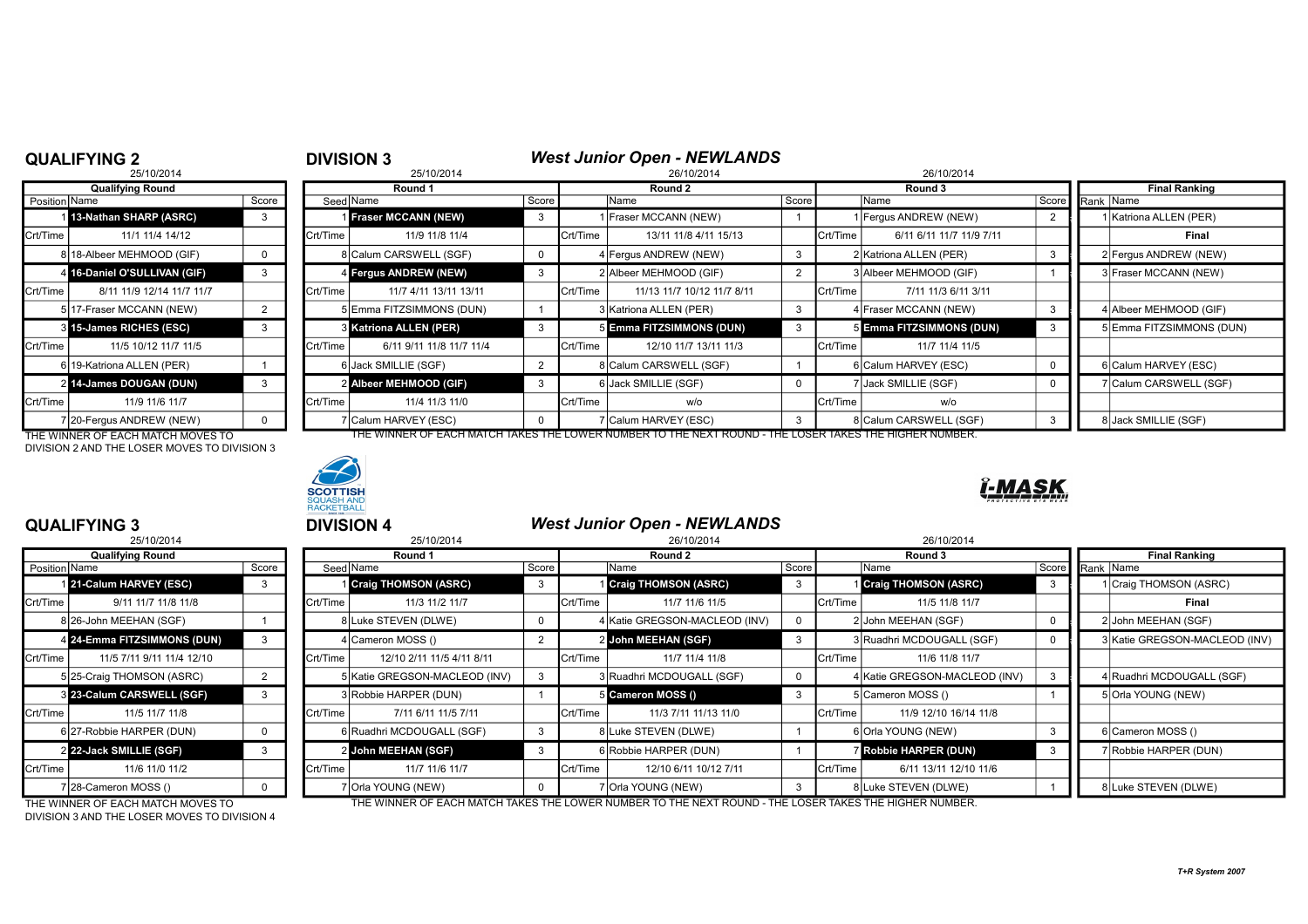## **QUALIFYING 4**<br>25/10/2014<br>26/10/2014

|               | 25/10/2014                      |       |          | 25/10/2014                  |       |          | 26/10/2014                  |       |          | 26/10/2014                  |       |                          |
|---------------|---------------------------------|-------|----------|-----------------------------|-------|----------|-----------------------------|-------|----------|-----------------------------|-------|--------------------------|
|               | <b>Qualifying Round</b>         |       |          | Round 1                     |       |          | Round 2                     |       |          | Round 3                     |       | <b>Final Ranking</b>     |
| Position Name |                                 | Score |          | Seed Name                   | Score |          | Name                        | Score |          | Name                        | Score | Rank Name                |
|               | 1 29-Orla YOUNG (NEW)           |       |          | Owen HUNTER (KIN)           | -3    |          | 1 Owen HUNTER (KIN)         | 3     |          | 1 Owen HUNTER (KIN)         |       | <b>Euan BOOKER-MILBU</b> |
| Crt/Time      | 11/5 11/5 11/5                  |       | Crt/Time | 11/6 11/6 3/11 11/6         |       | Crt/Time | 11/1 7/11 9/11 11/6 11/3    |       | Crt/Time | 5/11 15/13 5/11 6/11        |       | Final                    |
|               | 834-Huzaifah ALI (GIF)          |       |          | 8 Robert MCNAUGHT (GA)      |       |          | 4 Jack FENTON (SSRC)        |       |          | 2 Euan BOOKER-MILBURN (NAI) |       | 2 Owen HUNTER (KIN)      |
|               | 4 32-Katie GREGSON-MACLEOD (INV |       |          | 4 Jack FENTON (SSRC)        |       |          | 2 Euan BOOKER-MILBURN (NAI) | 3     |          | 3 Anna HALLAM (ESC)         |       | 3 Jack FENTON (SSRC)     |
| Crt/Time      | 11/1 11/3 11/1                  |       | Crt/Time | 11/6 8/11 12/10 11/6        |       | Crt/Time | 11/8 9/11 11/7 11/8         |       | Crt/Time | 11/9 9/11 11/13 9/11        |       |                          |
|               | 533-Owen HUNTER (KIN)           |       |          | 5 Ewan MACANDIE (GA)        |       |          | 3 Anna HALLAM (ESC)         |       |          | 4 Jack FENTON (SSRC)        |       | 4 Anna HALLAM (ESC)      |
|               | 3 31-Luke STEVEN (DLWE)         |       |          | <b>3 Anna HALLAM (ESC)</b>  |       |          | 5 Ewan MACANDIE (GA)        |       |          | 5 Robert MCNAUGHT (GA)      |       | 5 Huzaifah ALI (GIF)     |
| Crt/Time      | 9/11 11/5 11/7 11/3             |       | Crt/Time | 11/6 12/10 11/5             |       | Crt/Time | 7/11 5/11 11/6 12/10 3/11   |       | Crt/Time | w/o                         |       |                          |
|               | 6135-Anna HALLAM (ESC)          |       |          | 6 Findlay MCDOUGALL (SGF)   |       |          | 8 Robert MCNAUGHT (GA)      |       |          | 6 Huzaifah ALI (GIF)        |       | 6 Robert MCNAUGHT (0     |
|               | 2 30-Ruadhri MCDOUGALL (SGF)    | 3     |          | 2 Huzaifah ALI (GIF)        |       |          | 6 Findlay MCDOUGALL (SGF)   |       |          | 7 Findlay MCDOUGALL (SGF)   |       | 7 Ewan MACANDIE (GA      |
| Crt/Time      | 11/2 11/3 11/8                  |       | Crt/Time | 3/11 8/11 8/11              |       | Crt/Time | 6/11 6/11 6/11              |       | Crt/Time | 10/12 4/11 2/11             |       |                          |
|               | 736-Jack FENTON (SSRC)          |       |          | 7 Euan BOOKER-MILBURN (NAI) | 3     |          | 7 Huzaifah ALI (GIF)        |       |          | 8 Ewan MACANDIE (GA)        |       | 8 Findlay MCDOUGALL      |

DIVISION 4 AND THE LOSER MOVES TO DIVISION 5



### 1 **29-Orla YOUNG (NEW) 3 1 Owen HUNTER (KIN)** 3 1 Owen **HUNTER (KIN)** 1 Euan BOOKER-MILBURN (NAI) Crt/Time | 11/5 11/5 11/5 | | |Crt/Time | 11/6 11/6 3/11 11/6 | |Crt/Time | 11/1 7/11 9/11 11/6 11/3 | Crt/Time | 5/11 15/13 5/11 6/11 | | | | | | | | | 8 34-Huzaifah ALI (GIF) 0 8 Robert MCNAUGHT (GA) 1 4 Jack FENTON (SSRC) 2 2 Euan BOOKER-MILBURN (NAI) 3 ### 2 Owen HUNTER (KIN) 4 **Jack FENTON (SSRC)** 3 2 Euan BOOKER-MILBURN (NAI) 3 3 3 Anna HALLAM (ESC) 1 **1** 3 Jack FENTON (SSRC) Crt/Time 11/1 11/3 11/1 Crt/Time 11/6 8/11 12/10 11/6 Crt/Time 11/8 9/11 11/7 11/8 Crt/Time 11/9 9/11 11/13 9/11 5|33-Owen HUNTER (KIN) | 0 | | 5|Ewan MACANDIE (GA) | 1 | 3|Anna HALLAM (ESC) | 4 |Jack FENTON (SSRC) | 3 | 4 |Anna HALLAM (ESC) 3 **Anna HALLAM (ESC)** 3 3 5 Ewan MACANDIE (GA) 2 5 Robert MCNAUGHT (GA) 0 5 Huzaifah ALI (GIF) Crt/Time 9/11 11/5 11/7 11/3 Crt/Time 11/6 12/10 11/5 Crt/Time 7/11 5/11 11/6 12/10 3/11 Crt/Time w/o 6 35-Anna HALLAM (ESC) 1 6 Findlay MCDOUGALL (SGF) 0 8 Robert MCNAUGHT (GA) 3 6 Huzaifah ALI (GIF) 3 6 Robert MCNAUGHT (GA) 2 | Huzaifah ALI (GIF)  $\begin{vmatrix} 0 & 1 \\ 0 & 1 \end{vmatrix}$  6 | Findlay MCDOUGALL (SGF)  $\begin{vmatrix} 0 & 1 \\ 0 & 1 \end{vmatrix}$  7 | Findlay MCDOUGALL (SGF) 0 | 7 | Ewan MACANDIE (GA) Crt/Time 11/2 11/3 11/8 Crt/Time 3/11 8/11 8/11 Crt/Time 6/11 6/11 6/11 Crt/Time 10/12 4/11 2/11 7 Euan BOOKER-MILBURN (NAI) 3 7 Huzaifah ALI (GIF) 3 3 8 Blowan MACANDIE (GA) 3 8 8 Blowan MACANDIE (GA) 3 8 Blowan M

THE WINNER OF EACH MATCH MOVES TO THE WINNER OF EACH MATCH TAKES THE LOWER NUMBER TO THE NEXT ROUND - THE LOSER TAKES THE HIGHER NUMBER.



### **QUALIFYING 5** <sup>5</sup> **DIVISION 6** *West Junior Open - NEWLANDS*

## -MA

| --------------                   |       |          |                             |                                                                                                                                                                                           |            |                           |                                                                                                                                                                               |  |                                              |                                                                                                                                                                                                                    |                            |  |  |
|----------------------------------|-------|----------|-----------------------------|-------------------------------------------------------------------------------------------------------------------------------------------------------------------------------------------|------------|---------------------------|-------------------------------------------------------------------------------------------------------------------------------------------------------------------------------|--|----------------------------------------------|--------------------------------------------------------------------------------------------------------------------------------------------------------------------------------------------------------------------|----------------------------|--|--|
| 25/10/2014                       |       |          | 25/10/2014                  |                                                                                                                                                                                           | 26/10/2014 |                           |                                                                                                                                                                               |  | 26/10/2014                                   |                                                                                                                                                                                                                    |                            |  |  |
| <b>Qualifying Round</b>          |       | Round 1  |                             |                                                                                                                                                                                           |            | Round 2                   |                                                                                                                                                                               |  | Round 3                                      |                                                                                                                                                                                                                    | <b>Final Ranking</b>       |  |  |
| Position Name                    | Score |          |                             |                                                                                                                                                                                           |            | Name                      | Score I                                                                                                                                                                       |  | Name                                         | Score                                                                                                                                                                                                              | Rank Name                  |  |  |
| 37-Euan BOOKER-MILBURN (NAI)     |       |          | <b>Michael MARTIN (GIF)</b> |                                                                                                                                                                                           |            |                           |                                                                                                                                                                               |  |                                              |                                                                                                                                                                                                                    | Michael MARTIN (GIF)       |  |  |
| 11/6 8/11 11/6 11/3              |       | Crt/Time | 11/5 11/8 11/5              |                                                                                                                                                                                           | Crt/Time   | 11/2 11/6 11/5            |                                                                                                                                                                               |  | 11/7 6/11 11/9 14/12                         |                                                                                                                                                                                                                    | Final                      |  |  |
| 8 42-Tabitha GERRY (NEW)         |       |          |                             |                                                                                                                                                                                           |            |                           |                                                                                                                                                                               |  |                                              |                                                                                                                                                                                                                    | 2 Hamish BUCHANAN (GIF)    |  |  |
| 4 40-Ewan MACANDIE (GA)          |       |          |                             |                                                                                                                                                                                           |            |                           |                                                                                                                                                                               |  |                                              |                                                                                                                                                                                                                    | 3 Ben HUNTER (KIN)         |  |  |
| 11/5 11/5 11/8                   |       | Crt/Time | 12/10 11/9 11/8 11/8        |                                                                                                                                                                                           | Crt/Time   | 3/11 3/11 8/11            |                                                                                                                                                                               |  | 5/11 5/11 8/11                               |                                                                                                                                                                                                                    |                            |  |  |
| 5 41-Michael MARTIN (GIF)        |       |          |                             |                                                                                                                                                                                           |            |                           |                                                                                                                                                                               |  |                                              |                                                                                                                                                                                                                    | 4 Beth MOGLIA (SGF)        |  |  |
| <b>3 39-Robert MCNAUGHT (GA)</b> |       |          |                             |                                                                                                                                                                                           |            |                           |                                                                                                                                                                               |  |                                              |                                                                                                                                                                                                                    | 5 Tabitha GERRY (NEW)      |  |  |
| 11/8 11/13 11/9 4/11 13/11       |       | Crt/Time | 7/11 7/11 11/9 7/11         |                                                                                                                                                                                           | Crt/Time   | 11/6 11/4 13/11           |                                                                                                                                                                               |  | 9/11 4/11 11/13                              |                                                                                                                                                                                                                    |                            |  |  |
| 6 43-Sandy NIVEN (SCT)           |       |          |                             |                                                                                                                                                                                           |            |                           |                                                                                                                                                                               |  |                                              |                                                                                                                                                                                                                    | 6 Alasdair FINDLAY (BOA)   |  |  |
| 2 38-Findlay MCDOUGALL (SGF)     | 3     |          |                             |                                                                                                                                                                                           |            |                           |                                                                                                                                                                               |  |                                              |                                                                                                                                                                                                                    | 7 Sandy NIVEN (SCT)        |  |  |
| 11/9 11/1 12/10                  |       | Crt/Time | 11/6 8/11 8/11 11/8 8/11    |                                                                                                                                                                                           | Crt/Time   | 9/11 13/11 11/9 8/11 7/11 |                                                                                                                                                                               |  | 11/6 11/6 11/7                               |                                                                                                                                                                                                                    |                            |  |  |
| 7 44-Alasdair FINDLAY (BOA)      |       |          |                             |                                                                                                                                                                                           |            | 'Tabitha GERRY (NEW)      |                                                                                                                                                                               |  |                                              |                                                                                                                                                                                                                    | 8 Ben BOOKER-MILBURN (NAI) |  |  |
|                                  |       |          |                             | Seed Name<br>8 Ben BOOKER-MILBURN (NAI)<br>4 Alasdair FINDLAY (BOA)<br>5 Ben HUNTER (KIN)<br>3 Sandy NIVEN (SCT)<br>6 Hamish BUCHANAN (GIF)<br>2 Tabitha GERRY (NEW)<br>Beth MOGLIA (SGF) |            | Score                     | Michael MARTIN (GIF)<br>4 Ben HUNTER (KIN)<br>2 Beth MOGLIA (SGF)<br>3 Hamish BUCHANAN (GIF)<br>5 Alasdair FINDLAY (BOA)<br>8 Ben BOOKER-MILBURN (NAI)<br>6 Sandy NIVEN (SCT) |  | Crt/Time<br>Crt/Time<br>Crt/Time<br>Crt/Time | <b>Michael MARTIN (GIF)</b><br>2 Hamish BUCHANAN (GIF)<br>3 Beth MOGLIA (SGF)<br>4 Ben HUNTER (KIN)<br>5 Alasdair FINDLAY (BOA)<br>6 Tabitha GERRY (NEW)<br><b>Sandy NIVEN (SCT)</b><br>8 Ben BOOKER-MILBURN (NAI) |                            |  |  |

DIVISION 5 AND THE LOSER MOVES TO DIVISION 6

THE WINNER OF EACH MATCH MOVES TO THE WINNER OF EACH MATCH TAKES THE LOWER NUMBER TO THE NEXT ROUND - THE LOSER TAKES THE HIGHER NUMBER.